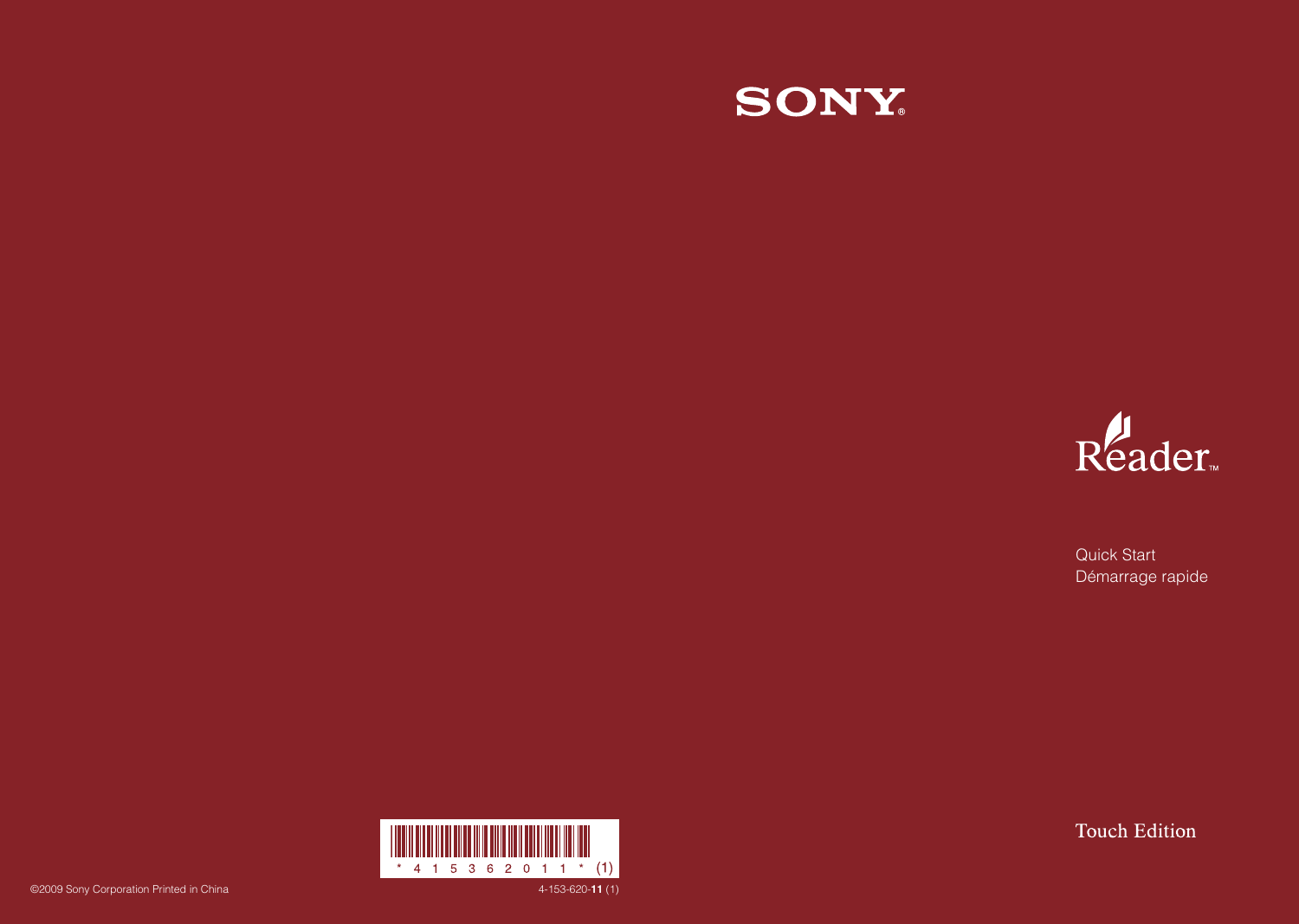# **Navigation Controls**



- **< > (Page Turn) buttons** Turns the page.
- **(Home) button** Displays the Home menu.
- **(Size) button**
- **OPTIONS button** Displays the Option menu.

#### **Touch screen**

Provides simple commands by touching the screen.

#### **Charge indicator**

Lights up when the Reader is charging.

# **POWER switch**

### **Stylus**

Used for precise touch screen operations.

## **9** RESET button

#### **10 DC IN jack**

Used to connect the AC Adapter for Reader (AC-S5220E) (optional).

#### **USB connector**

# **Getting Started**



## 1 **Charge the Reader via USB (as shown above) at least 5 minutes until "USB connected" appears on the Reader.**

Keep your computer in an active mode while charging the Reader.

To fully charge the Reader, wait about 4 hours or less until the charge indicator (lights up in red while charging) goes off.

#### 2 Disconnect the Reader from your computer, and then follow the **on-screen instructions of the Reader to complete the initial settings.**

To select an item on the touch screen, tap the item. To apply the setting, tap "OK."

#### **Note**

 You cannot operate the Reader while it is connected to your computer.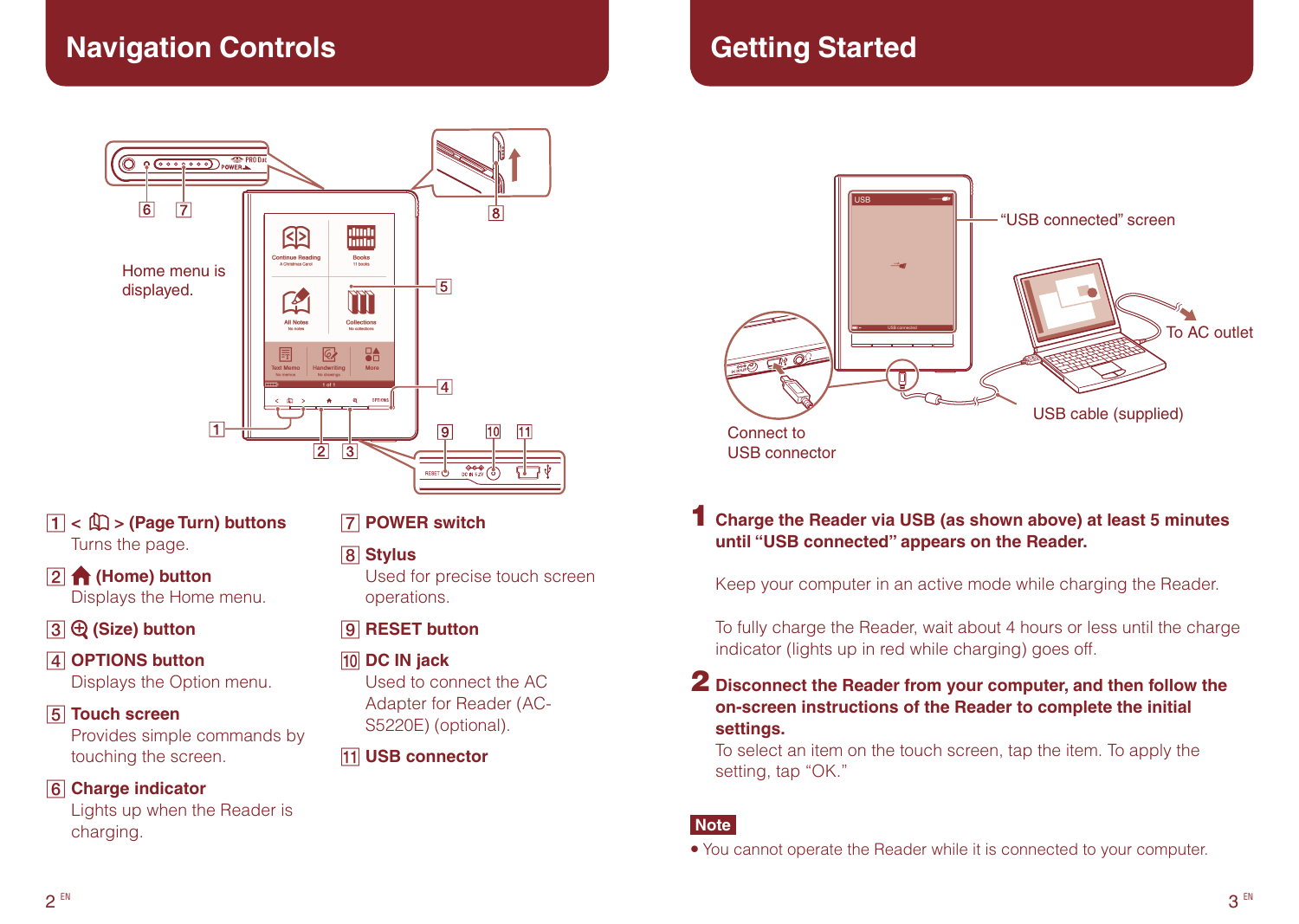# **Reading eBooks**



|   | l⊟ Books<br>Sorted by Title                           |              |
|---|-------------------------------------------------------|--------------|
|   | Alice's Adventu in Wonderland<br><b>Lewis Carroll</b> | 鱼            |
|   | <b>A Christmas Carol</b><br><b>Charles Dickens</b>    | 鱼            |
|   | Emma<br>Jane Austen                                   | 鱼            |
|   | Faust<br>Johann Wolfgang von Goethe                   | 鱼            |
|   | <b>Gulliver's Travels</b><br>Jonathan Swift           | 用            |
|   | Hamlet<br>William Shakespeare                         | 鱼            |
|   | <b>Robinson Crusoe</b><br><b>Daniel Defoe</b>         | 鱼            |
|   | <b>Treasure Island</b><br>Robert Louis Stevenson      | 全            |
| x | <b>Uncle Vanya</b><br>Anton Checkov                   | 鱼            |
| v | <b>War and Peace</b><br>Leo Tolstoy                   | 用            |
|   | $1$ of $2$                                            | <b>FIFTE</b> |
|   | "Books" list                                          |              |

**1** In the Home menu, tap  $\mathbb{H}$  ("Books").

2 **Tap the desired book in the "Books" list.**

To turn pages, press the  $\langle \mathbb{Q} \rangle$  / (Page Turn) buttons.

# To return to the "Books" list

Press the OPTIONS button, then tap "Return to List."

## To return to the Home menu

Press the 1 (Home) button.

# **Getting eBooks**

To purchase or download eBooks, install eBook Library software on your computer and register to the eBook store.

When the Reader is connected to your PC, the AutoPlay window appears on the screen.

### 1 **Click "Install eBook Library" in the "Installer for Reader" window, and then follow the on-screen instructions.**

| AutoPlay<br><b>Income Co</b>                            |      |
|---------------------------------------------------------|------|
| <b>Installer for Reader (F:)</b>                        |      |
| Always do this for software and games:                  |      |
| Install or run program                                  | Auto |
| <b>Install eBook Library</b><br>Publisher not specified | (in  |
| <b>General options</b>                                  |      |
| Open folder to view files<br>using Windows Explorer     |      |
| Set AutoPlay defaults in Control Panel                  |      |

oPlay window case of Windows Vista)

If the AutoPlay feature is disabled, start the installation launcher manually. From the Start menu, click the following: "My Computer"("Computer" in the case of Vista) – "Installer for Reader" – "Windows" – "Setup eBook Library"

#### To install eBook Library on a Macintosh

When the Reader is connected to your Mac, "LAUNCHER" and "READER" appear on the desktop. Click the following, and then follow the on-screen instructions: "LAUNCHER" – "Mac" – "Setup eBook Library"

# 2 **Start eBook Library, and then click "eBook Store."**

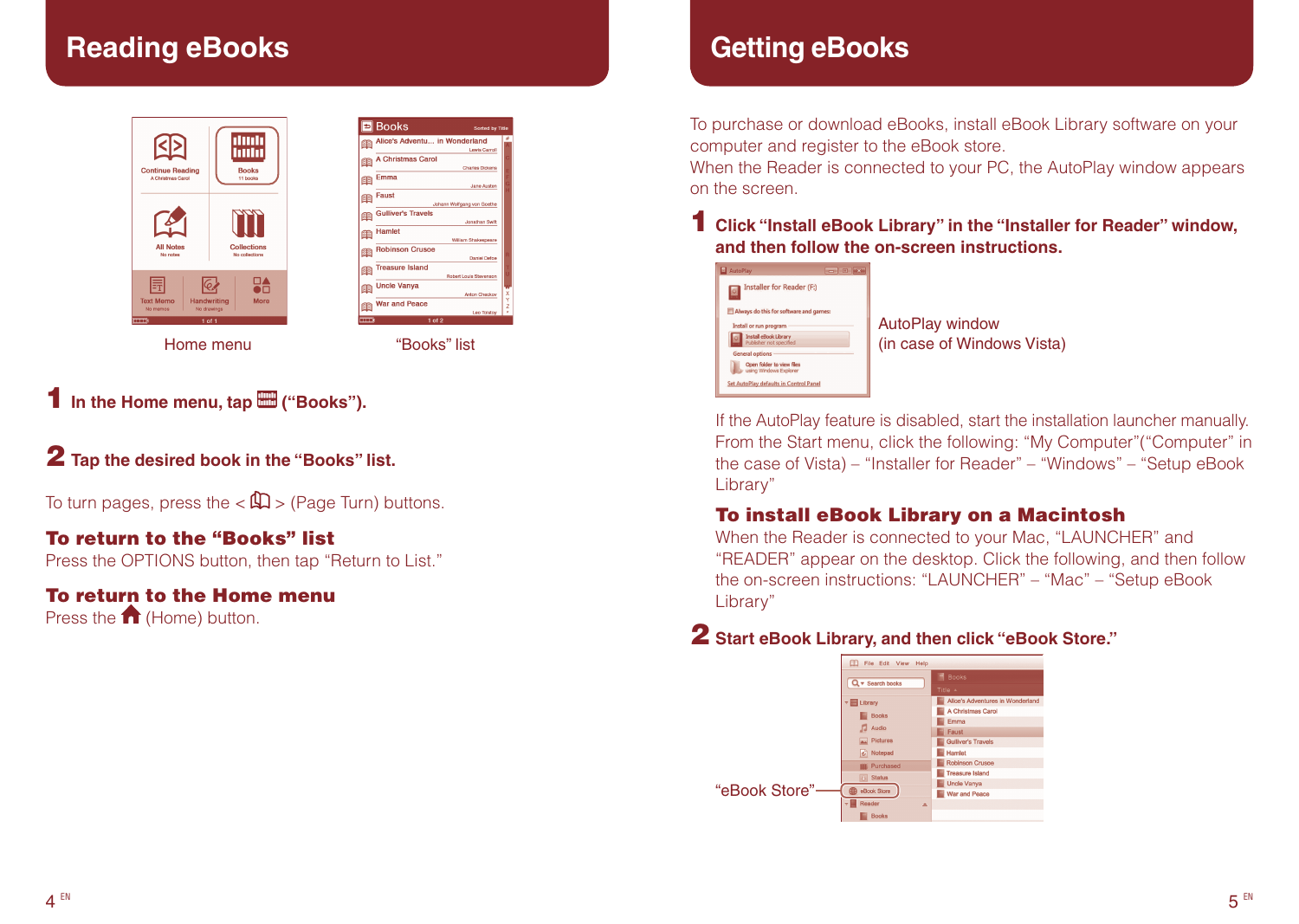# **Getting eBooks (continued)**

## **3** Create your account by following the store instructions.

Purchased eBooks will be downloaded to eBook Library.

# Transferring eBooks to the Reader



1 **Click "Purchased" under "Library" to locate purchased eBooks.**

# 2 **Click an eBook to select, and then drag and drop it to "Reader."**

The transferred eBook can be read on the Reader after disconnecting it from your computer.

Please refer to the eBook Library Help for further information.

# Support

If you encounter an issue, resolve the issue in the following order.

# 1 **Refer to the User's Guide or the eBook Library Help.**

You can obtain the User's Guide in one of the following ways:

 Connect the Reader via USB, then access the zipped file (PRS600\_ UG) stored on the Reader.

Windows; from the Start menu, click the following: "My Computer" ("Computer" in the case of Vista) – "READER" – "Documents" – "PRS600\_UG"

Drag and drop to your computer and unzip it.

Macintosh; click the following: "READER" – "Documents" – "PRS600\_UG"

 Download the User's Guide from the support web site to your computer.

# 2 **Visit the support site.**

For customers in the USA: http://www.sony.com/readersupport For customers in Canada: http://www.sony.ca/ElectronicsSupport/ For customers in Europe: http://support.sony-europe.com/eBook/PRS

3 **Contact (call) Sony Support. (USA/Canada only)** For customers in the USA: 1-866-962-7669 For customers in Canada: 1-877-899-7669

#### About the serial number

The serial number provided for this unit is required for customer registration. The number is on a label on the back of the unit. Do not remove the label.

#### Owner's Record

The model and serial numbers are located on the back of the unit. Record them in the space provided below. Refer to these numbers in the spaces whenever you call upon your Sony dealer regarding this product.

Model No.

Serial No. \_\_\_\_\_\_\_\_\_\_\_\_\_\_\_\_\_\_\_\_\_\_\_\_\_\_\_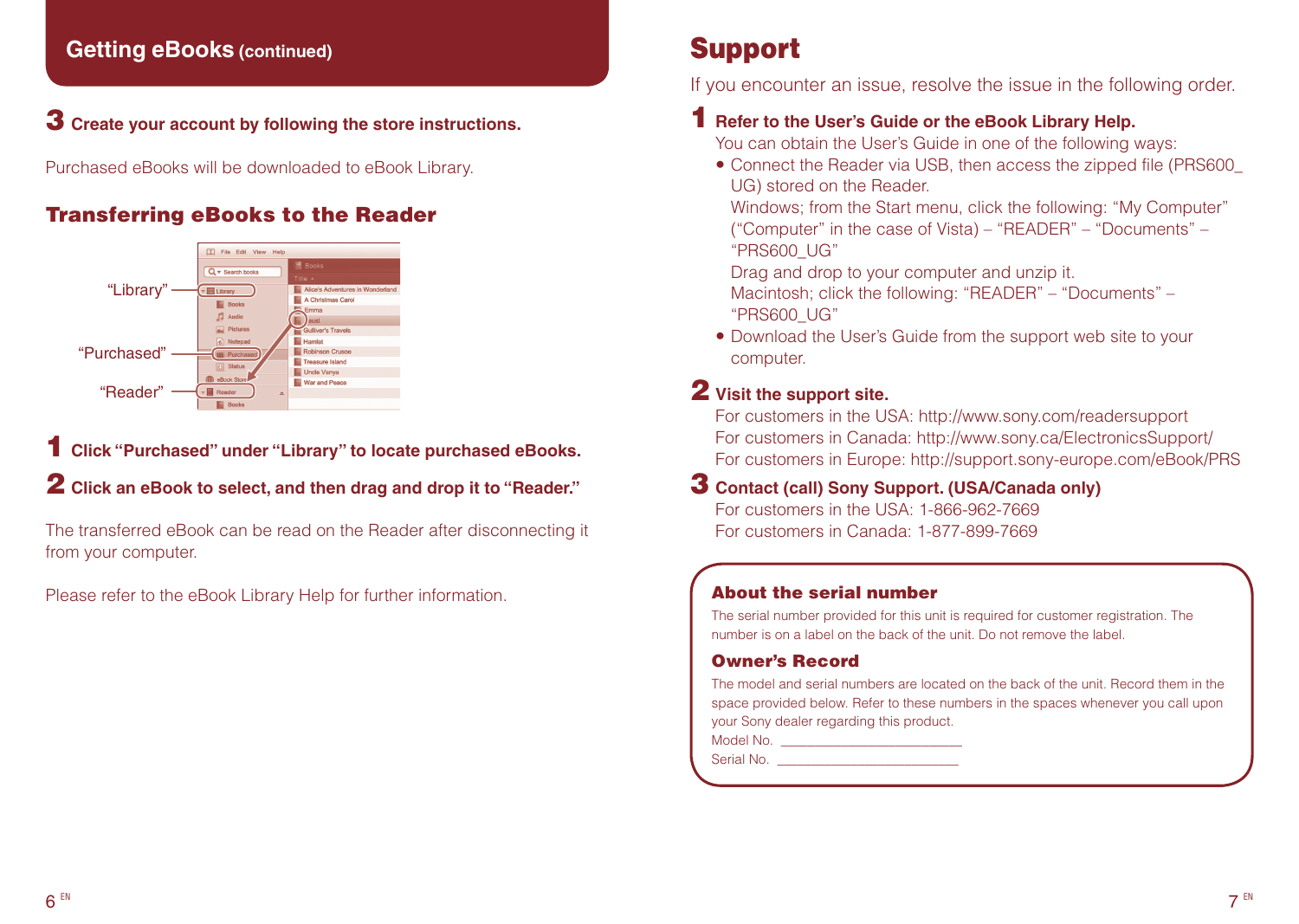## **Precautions**

#### Notice for customers: the following information is only applicable to equipment sold in countries applying EU directives

The manufacturer of this product is Sony Corporation, 1-7-1 Konan, Minato-ku, Tokyo, Japan. The Authorized Representative for EMC and product safety is Sony Deutschland GmbH, Hedelfinger Strasse 61, 70327 Stuttgart, Germany. For any service or guarantee matters please refer to the addresses given in separate service or guarantee documents.

#### Note on use

Please use the Reader and the supplied stylus with only the originally intended purpose and care.

# On Copyrights

The contents of each book pre-installed on this product are copyrighted works, edited with the cooperation of the publisher and editor hereto mentioned.

Copyright laws prohibit copying the data of this product or the contents of this manual (illustrations, related documents, etc.) in whole or in part without the permission of the copyright holder. Additionally, use of the data of this product or the contents of this manual is not allowed without Sony's permission except for personal use.

- SONY and the SONY logo are registered trademarks of Sony Corporation.
- BBeB, BBeB Book, and their logos are trademarks of Sony Corporation.
- "Memory Stick", "Memory Stick Duo", "Memory Stick PRO", and their logos are trademarks of Sony Corporation.
- Bitstream is a registered trademark, and Dutch, Font Fusion, and Swiss are

trademarks, of Bitstream Inc.

- Microsoft, Windows, Windows Vista and Windows Media are trademarks or registered trademarks of Microsoft Corporation in the United States and / or other countries.
- Macintosh and Mac OS are trademarks of Apple Inc., registered in the U.S. and other countries.
- Adobe, the Adobe logo, Reader and PDF are either registered trademarks or trademarks of Adobe Systems Incorporated in the United States and/or other countries.
- MPEG Layer-3 audio coding technology and patents licensed from Fraunhofer IIS and Thomson.

All other system names and product names appearing in this document are generally the registered trademarks or trademarks of their respective manufacturers. Further, the trademark ™ and registered trademark ® symbols are not indicated throughout this document.

# Notice for users

Before use, please read through the End User License Agreement (EULA) that is stored on the Reader.

To access the EULA, connect the Reader to your computer via USB, then follow the instructions below.

Windows; from the Start menu, click the following: "My Computer"("Computer" in the case of Vista) - "READER" - "Documents"- "LICENSE"

Macintosh; click the following: "READER" on the desktop - "Documents" - "LICENSE"

Program ©2009 Sony Corporation Documentation ©2009 Sony Corporation

# **Commandes de navigation**



**T** Touches <  $\mathbb{Q}$  > (Changement **de page)**

Permettent de tourner les pages.

- **Z** Touche **A** (Accueil) Affiche le menu Accueil.
- **Touche <b>Q** (Taille)
- **Touche OPTIONS** Permet d'afficher le menu d'options.
- **Ecran tactile** Permet d'effectuer des opérations simples en touchant l'écran.

#### **Témoin de charge**

S'allume lorsque le Reader est en cours de charge.

#### **Commutateur POWER**

 **Stylet**

Utilisé pour effectuer des opérations précises sur l'écran tactile.

- **Touche RESET**
- **Prise DC IN**

Sert au raccordement de l'adaptateur secteur pour le Reader (AC-S5220E) (en option).

#### **T1** Connecteur USB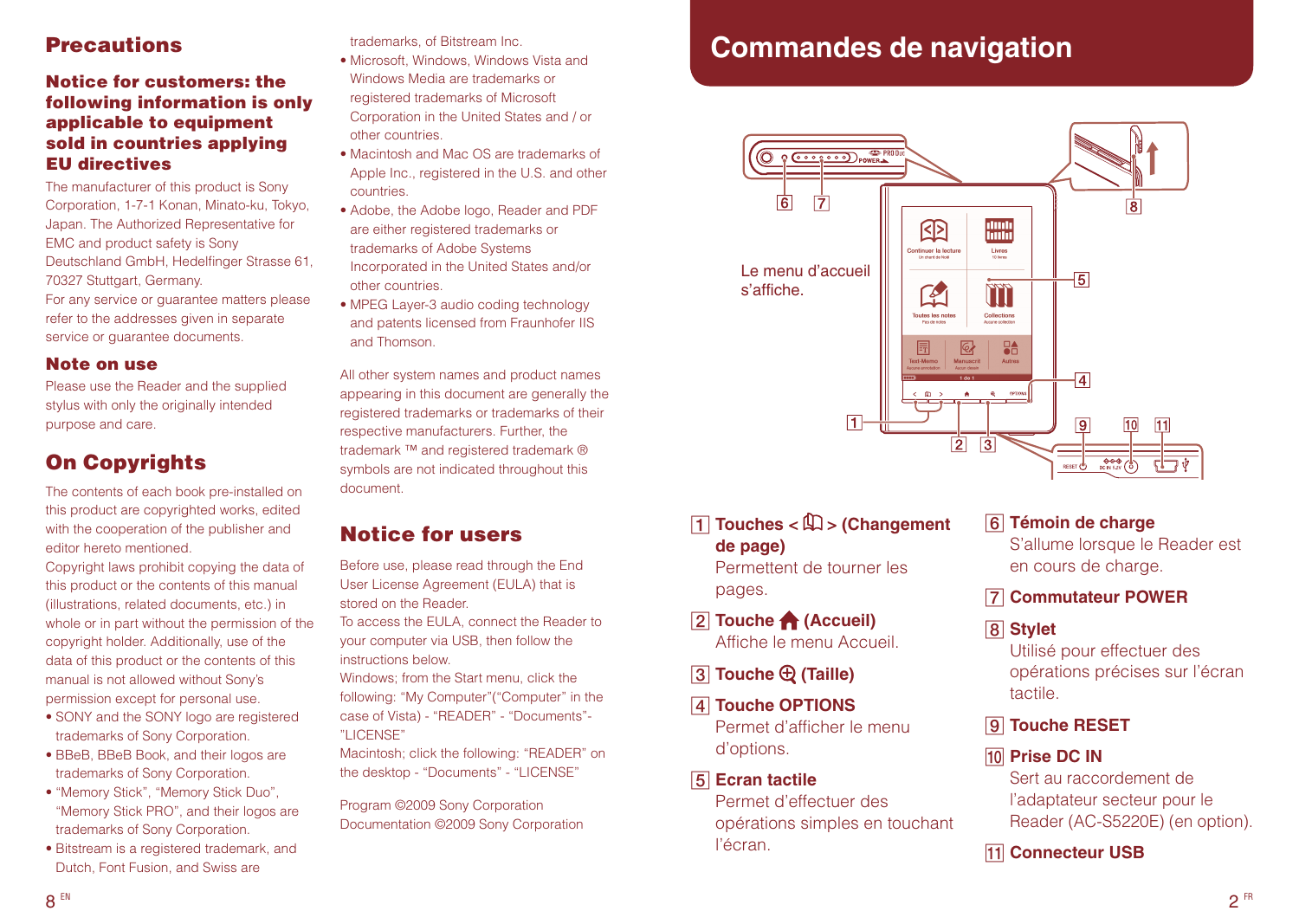

**Lecture d'eBooks**



|           | <b>D</b> Livres<br>Triés par titre |  |
|-----------|------------------------------------|--|
|           | Alice au pays des merveilles       |  |
|           | Lewis Carroll                      |  |
| rs        | Un chant de Noël                   |  |
|           | Charles Dickens                    |  |
| 闇         | Emma                               |  |
|           | Jane Austen                        |  |
| 居高        | <b>Faust</b>                       |  |
|           | Johann Wolfgang von Goethe         |  |
|           | Guerre et Paix                     |  |
|           | <b>Léon Tolstoi</b>                |  |
|           | <b>Hamlet</b>                      |  |
|           | William Shakespeare                |  |
|           | L'Île au trésor                    |  |
| ra        | <b>Robert Louis Stevenson</b>      |  |
|           | <b>Oncle Vania</b>                 |  |
| <b>ER</b> | Anton Tchekhov                     |  |
|           | <b>Robinson Crusoé</b>             |  |
| <b>ER</b> | Daniel Defoe                       |  |
|           | Les Voyages de Gulliver            |  |
| iar       | <b>Jonathan Swift</b>              |  |
| $+100$    | 1 de 2                             |  |

1 Dans le menu d'accueil, effleurez **EU** (« Livres »).

2 **Effleurez le livre de votre choix dans la liste « Livres ».**

Pour tourner les pages, appuyez sur les touches  $\langle \mathbb{\Omega} \rangle$  (Changement de page).

#### Pour revenir à la liste « Livres »

Appuyez sur la touche OPTIONS, puis effleurez « Revenir à la Liste ».

# Pour revenir au menu d'accueil

Appuyez sur la touche 1 (Accueil).

connecteur USB

1 **Chargez le Reader au moyen d'un raccordement USB (comme illustré ci-dessus) pendant au moins 5 minutes, jusqu'à ce que l'indication « USB connecté » s'affiche sur le Reader.**

Laissez votre ordinateur allumé pendant la charge du Reader.

Pour charger complètement le Reader, attendez environ 4 heures maximum, jusqu'à ce que le témoin de charge (allumé en rouge pendant la charge) s'éteigne.

### 2 **Débranchez le Reader de l'ordinateur, puis suivez les instructions affichées sur l'écran du Reader pour terminer les réglages initiaux.**

Pour sélectionner un élément sur l'écran tactile, effleurez cet élément. Pour appliquer le réglage, effleurez « OK ».

#### **Remarque**

 Vous ne pouvez pas utiliser le Reader lorsqu'il est raccordé à votre ordinateur.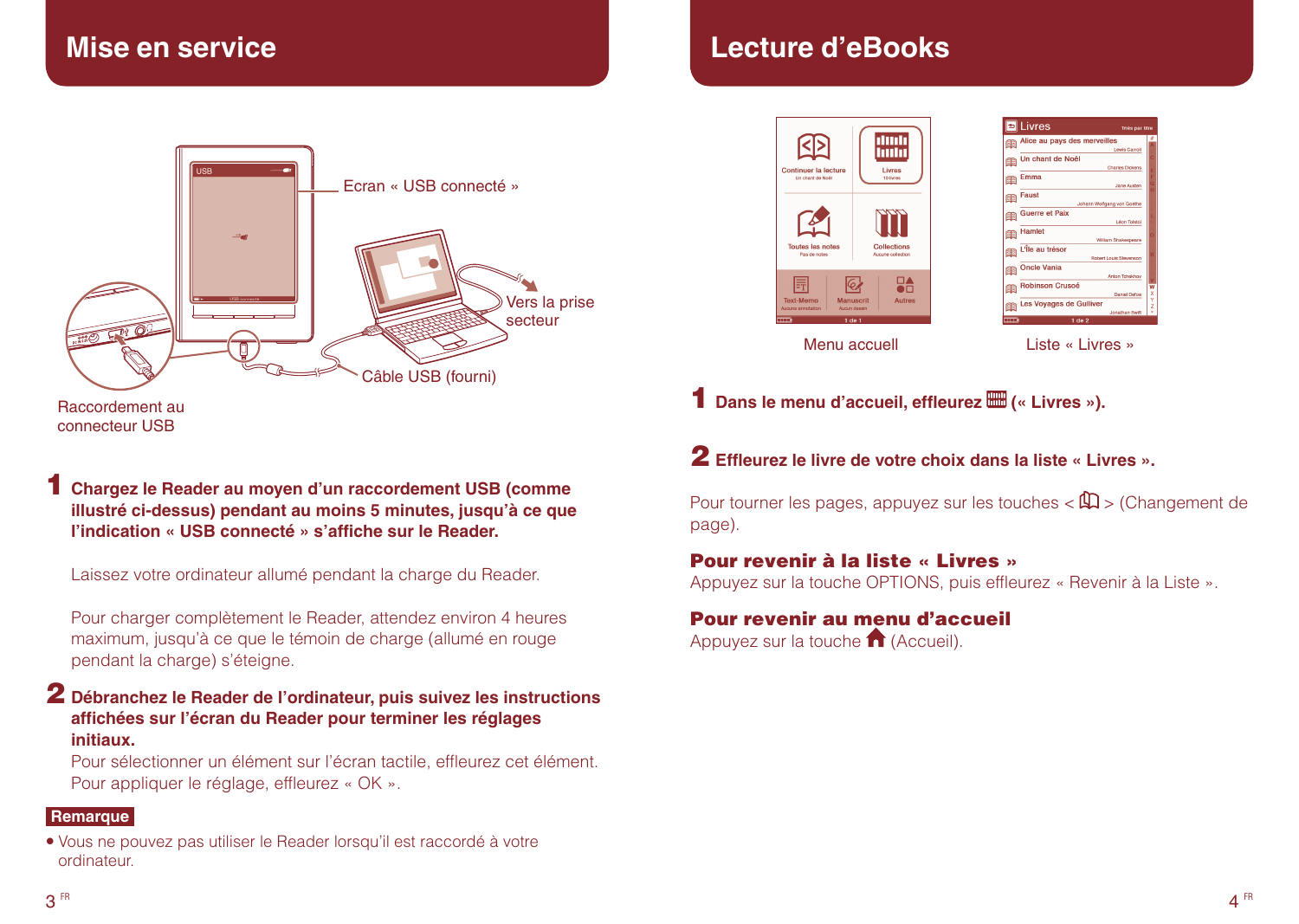# **Obtenir des eBooks**

Pour acheter ou télécharger des eBooks, installez le logiciel eBook Library sur votre ordinateur, puis enregistrez-vous sur le eBook store. Lorsque le Reader est raccordé à votre PC, la fenêtre Exécution automatique s'affiche sur l'écran.

### 1 **Cliquez sur « Install eBook Library » dans la fenêtre « Installer for Reader », puis suivez les instructions à l'écran.**



Fenêtre Exécution automatique (sous Windows Vista)

La fonction Exécution automatique est désactivée. Lancez l'installation manuellement. A partir du menu Démarrer, cliquez sur : « Poste de travail » (« Ordinateur » sous Windows Vista) – « Installer for Reader » – « Windows » – « Setup eBook Library »

## Pour installer eBook Library sur un Macintosh

Lorsque le Reader est raccordé à votre Mac, « LAUNCHER » et « READER » apparaissent sur le bureau. Cliquez sur les éléments suivants, puis suivez les instructions indiquées à l'écran : « LAUNCHER » – « Mac » – « Setup eBook Library »

## 2 **Démarrez eBook Library, puis cliquez sur « eBook Store ».**



# 3 **Créez votre compte en suivant les instructions.**

Les eBooks achetés seront téléchargés dans eBook Library.

# Transfert de eBooks sur le Reader



1 **Cliquez sur « Commandé » dans « Bibliothèque » pour rechercher les eBooks achetés.**

## 2 **Cliquez sur le eBook que vous souhaitez sélectionner, puis faitesle glisser jusqu'au « Reader ».**

Le eBook transféré peut être lu sur le Reader après l'avoir déconnecté de l'ordinateur.

Veuillez vous reporter à l'Aide eBook Library pour plus d'informations.